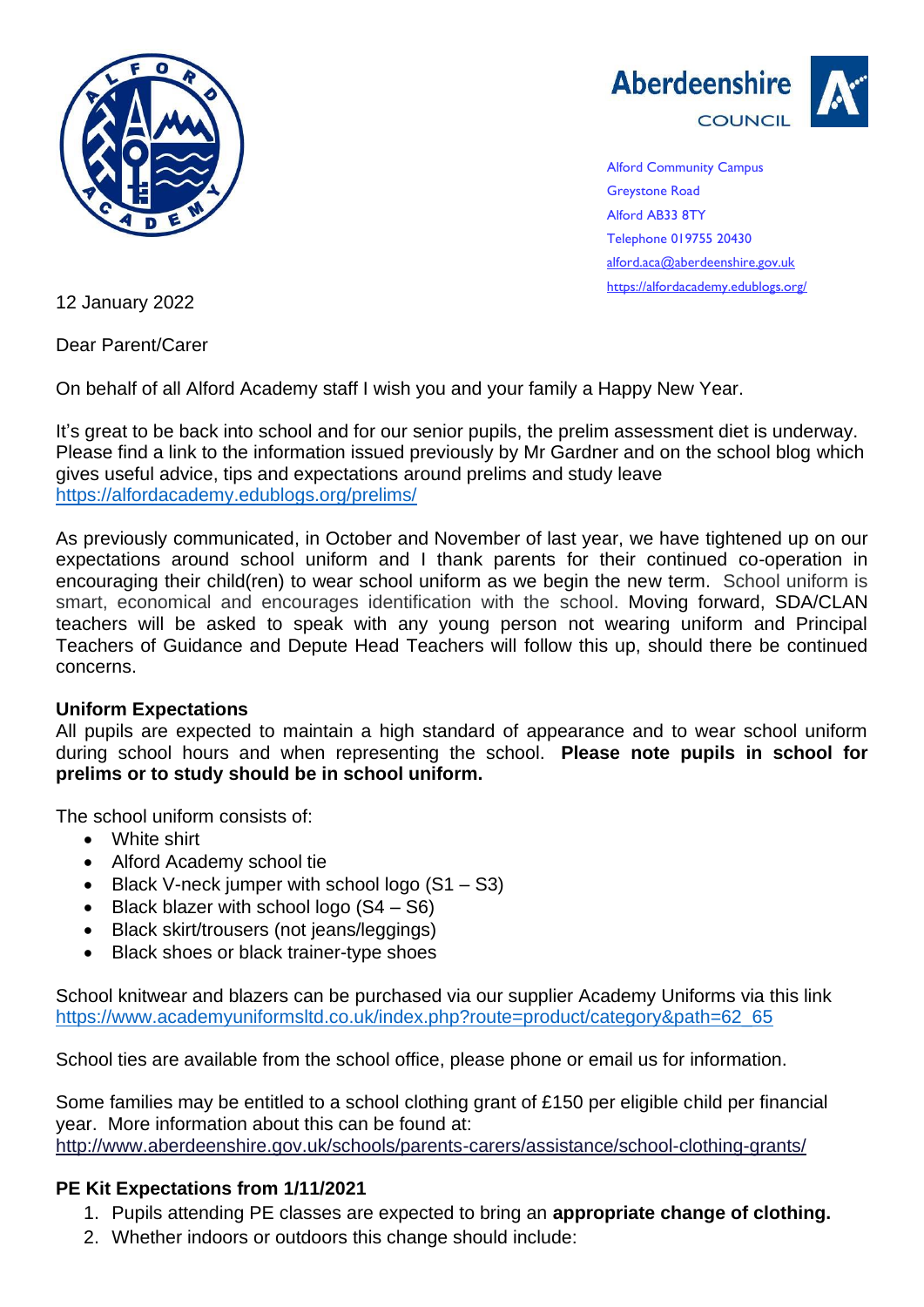- T-shirt
- Shorts, Tracksuit bottoms, Sport Leggings
- Sports Sweatshirt (optional, dependent on weather)
- Appropriate Trainers (must be a change from school footwear)
- Appropriate swimwear and towel for swimming (goggles are optional)

PE Kit should show an appropriate measure of modesty. School uniform will not be considered as a change of kit. Pupils who fail to bring all or part of their appropriate PE kit can borrow items from the spare kit held in the PE department. If a pupil continues to come to PE lessons without kit, staff will follow the Faculty's PE Kit procedure, outlined on the [school blog.](https://alfordacademy.edublogs.org/pe-and-health/)

All students should ensure that all jewellery including watches are removed for PE lessons and students with long hair must ensure they are able to tie this up.

We operate a 100% PE Kit Policy which means all pupils bring PE Kit to every PE lesson. Full details can be found on the school blog.

## **School Uniform/PE Kit - Exceptions**

- If any pupil in S1-S6 has PE **period 1** then they are allowed to attend school in their PE kit. At the end of the lesson, they should change into school uniform.
- Pupils in **Senior school (S4-S6)** who have PE on **more than one occasion during the school day** may remain in PE kit throughout the day.
- Pupils with PE **in the last period of the school day** will be allowed to leave school in PE kit.

## **Young Persons' Free Bus Travel Scheme**

From the 31<sup>st</sup> of January young people aged 5-21 will be eligible to receive free bus travel. To receive free travel, you must have a National Entitlement Card (NEC) or a Young Scot NEC which has to be scanned each time you board a bus. **PLEASE NOTE THAT AN EXISTING YOUNG SCOT CARD WILL NOT WORK AND YOU NEED TO APPLY FOR A NEW CARD TO BE ELIGIBLE.**

If you are over 16, you will shortly be able to apply direct for a new card to <https://getyournec.scot/>

For under 16s, the parent/guardian must apply for a replacement card via the Parents' Portal in order to give their consent for the travel element. If you have not yet signed up for Parents' Portal and would like information on the benefits and how to sign up, please see the attached information.

(NB replacement NEC cards ordered direct will be sent to home addresses so pupils will need to get them activated by the school office to use in the canteen).

Further information about the benefits available with a Young Scot Card can be found on their website<https://young.scot/>

Lastly, I thank you for your support of the ongoing covid mitigations in place for schools, some of which are summarised below:

• If your child does develop any symptoms of COVID-19, they must not come to school – they should have a PCR test as soon as possible. Further information on testing, and the rules around self-isolation, can be found on [www.nhsinform.scot](http://www.nhsinform.scot/)